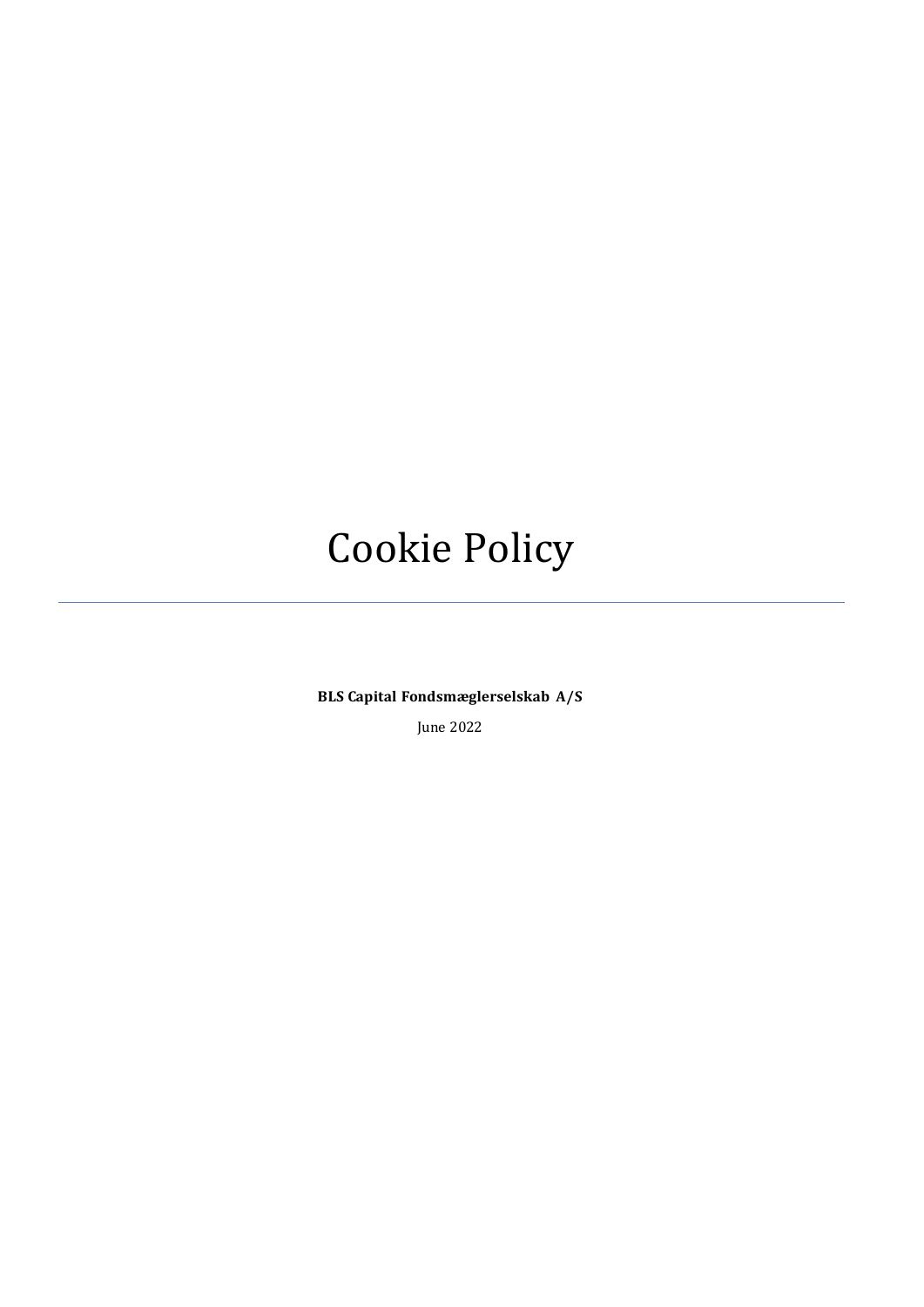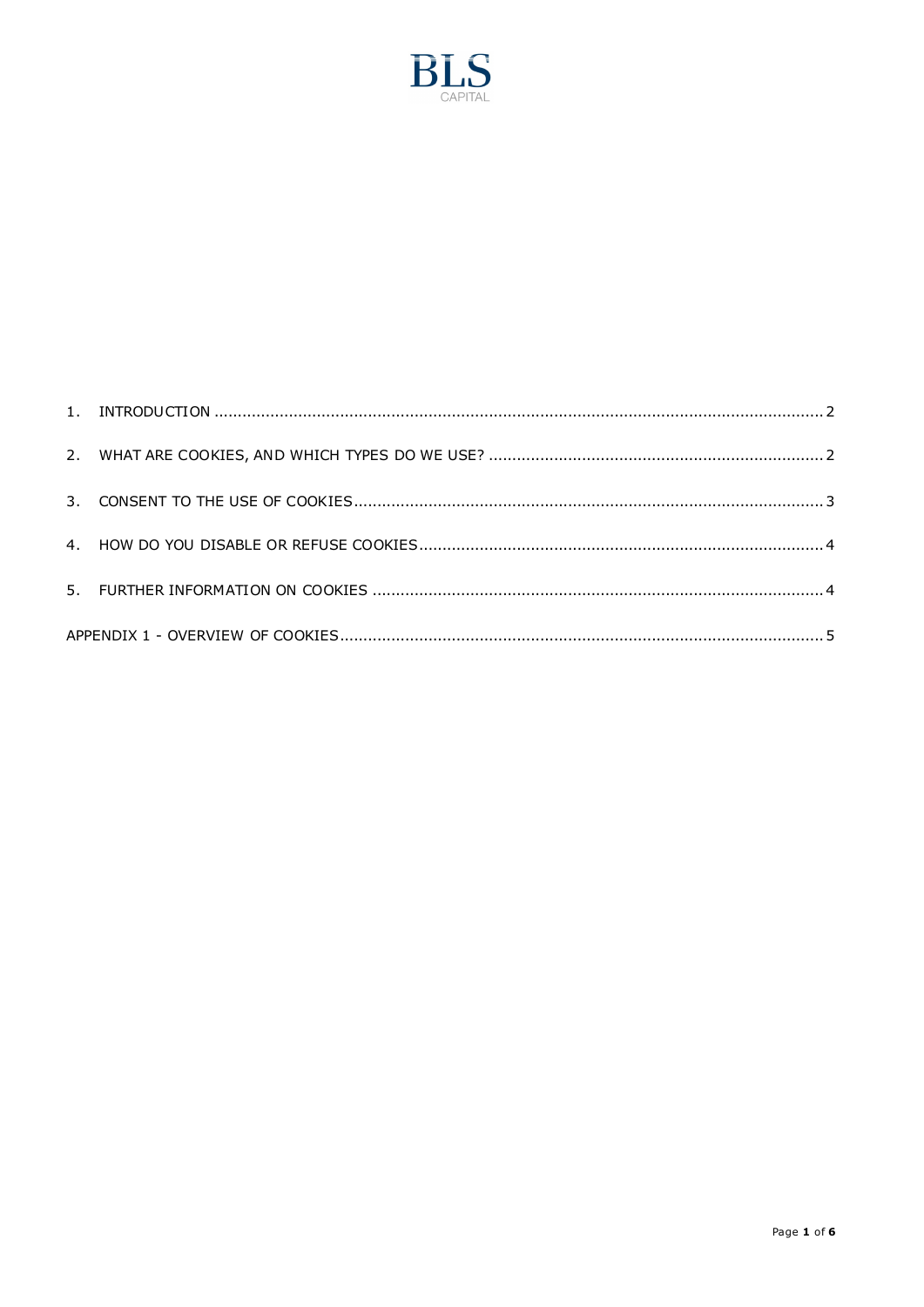

## <span id="page-2-0"></span>**1. INTRODUCTION**

- 1.1 This cookie policy explains how BLS Capital Fondsmæglerselskab A/S (the "Company", "we" and "our"), uses cookies on the website[s www.blscapital.dk](http://www.blscapital.dk/) and [www.blsinvest.dk](http://www.blsinvest.dk/), which are made available by the Company. The policy describes how the Company uses cookies in association with our websites, which cookies are used, how personal data is processed, and how you reject the use of cookies.
- 1.2 When browsing our websites, we may collect and store your personal data, such as your IP address. In this regard, the Company acts as a data controller. For further information on how the Company process personal data, please refer to our privacy policy which can be found on our websit[e www.blscapital.dk.](http://www.blscapital.dk/) The Company will ensure that your personal data is kept and processed in accordance with our privacy policy.
- 1.3 The websites are fully owned and operated by:

BLS Capital Fondsmæglerselskab A/S Strandvejen 742 DK-2930 Klampenborg Company registration number: 31179580 [Info@blscapital.dk](mailto:Info@blscapital.dk)

## <span id="page-2-1"></span>**2. WHAT ARE COOKIES AND WHICH TYPES DO WE USE?**

- 2.1 A cookie is a small data file that collects your digital footprint when visiting our websites. Cookies are transferred to your device, tablet, or smartphone when you visit our websites, which enable our websites to recognize your device and remember certain information from your prior visit. A cookie cannot access or collect information stored on your device, nor can a cookie spread a computer virus or cause similar damaging activities.
- 2.2 At [www.blscapital.dk](http://www.blscapital.dk/) and [www.blsinvest.dk,](http://www.blsinvest.dk/) we collect cookies to make our websites m ore u s eful and improve the overall user experience, remember your preferences, and generate statistics on how our websites are used. Personal data collected via cookies will only be processed in accordance with the purpose for which the data is collected.
- 2.3 Your IP address will be processed based on the Company's legitimate interest to provide you with a functional website that provides various stakeholders with relevant information, c.f., the GDPR article 6(1)(f). Furthermore, the Company is required by law to provide the public, co-investors, and supervisory authorities with various information about its business practices, as to why your IP address will be processed on the basis of the GDPR article 6(1)(c).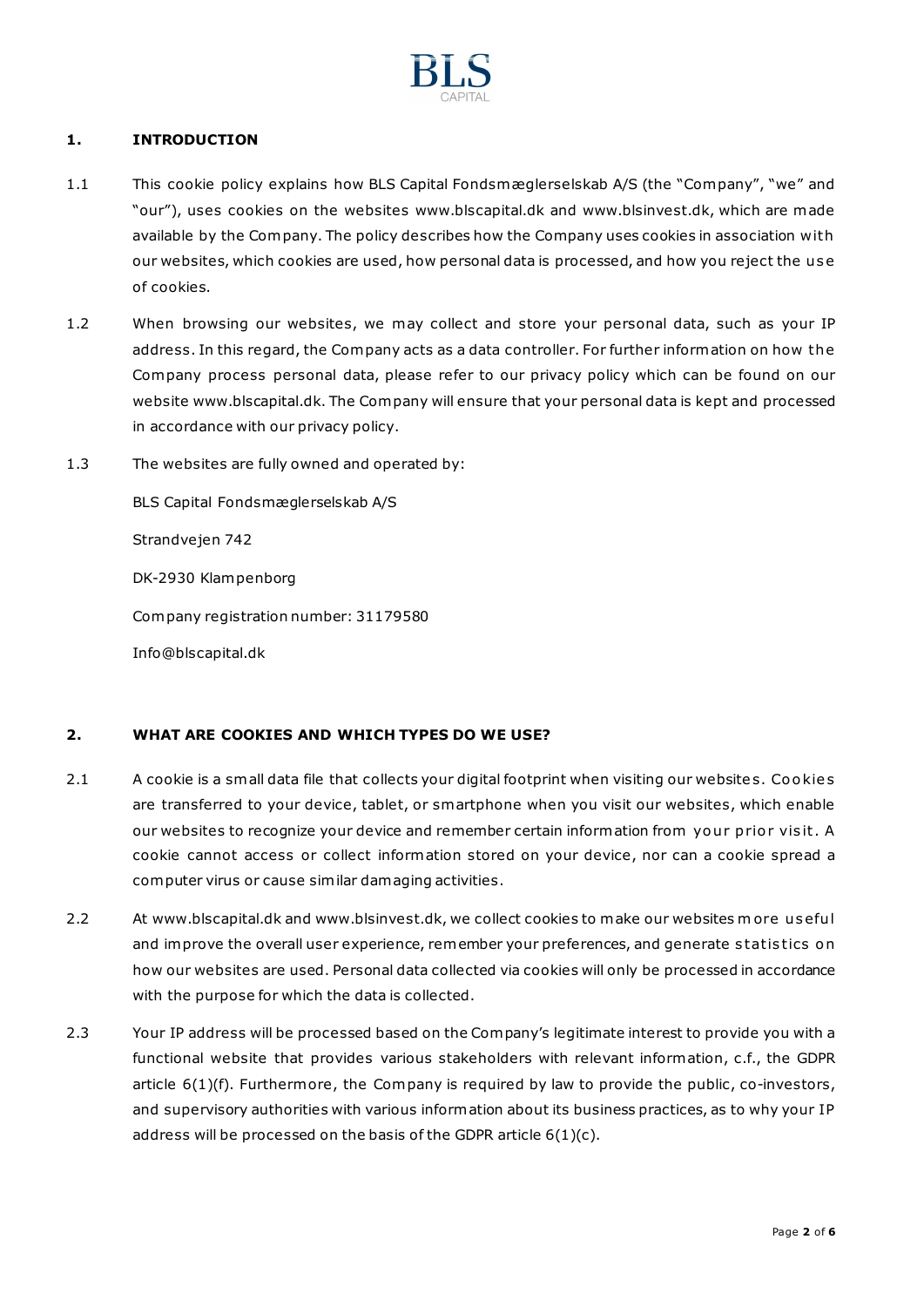

- 2.4 The main types of cookies we use on our websites are:
	- Necessary cookies which help make the websites usable by enabling essential functions like page navigation and access to secure areas of the websites. Our websites cannot fun ctio n properly with this type of cookie. These cookies cannot be disabled and do not collect personal data from your device.
	- Preference cookies enable our websites to remember information that changes how the website behaves or looks like, such as your preferred language based on the region you are based in.
	- Statistic cookies which help our websites understand how you as a visitor interact with the websites by collecting and reporting information anonymously. The information collected is strictly for internal use and is used to improve the websites, for example, to ensure that our websites contain the correct information.
	- Persistent cookies that stay on your device after you leave our websites. The purpose of these cookies is to recognize you when you revisit our websites. The cookies will disappe ar from your device after a set period.
	- Session cookies will only be transferred to your device for the duration of your online session. These cookies will disappear from your device when you close our websites.
- 2.5 In addition, the websites also use first- and third-party cookies. First-party cookies are placed on the websites by the Company, whereas third-party cookies are placed by an external party, such as Google Analytics. We use Google Analytics to help us collect information about the visitors of our websites, track how our websites are used, and generate statistics for internal use.
- <span id="page-3-0"></span>2.6 Please see appendix 1 for a complete and detailed list of the cookies we use on our websites.

## **3. CONSENT TO THE USE OF COOKIES**

- 3.1 Cookies are only placed on your device once you have accepted that the websites may use cookies, except for necessary cookies. Consent to the use of cookies is voluntary. Howe ver, it may affect your use of the websites, as they may not function optimally if you refuse the use of cookies.
- 3.2 You can accept or reject the use of cookies on our websites via the cookie banner. Here you will b e presented with the cookies used by our websites, and you can withdraw your consent at any tim e . Withdrawal of consent will not affect the lawfulness of processing based on consent before the withdrawal.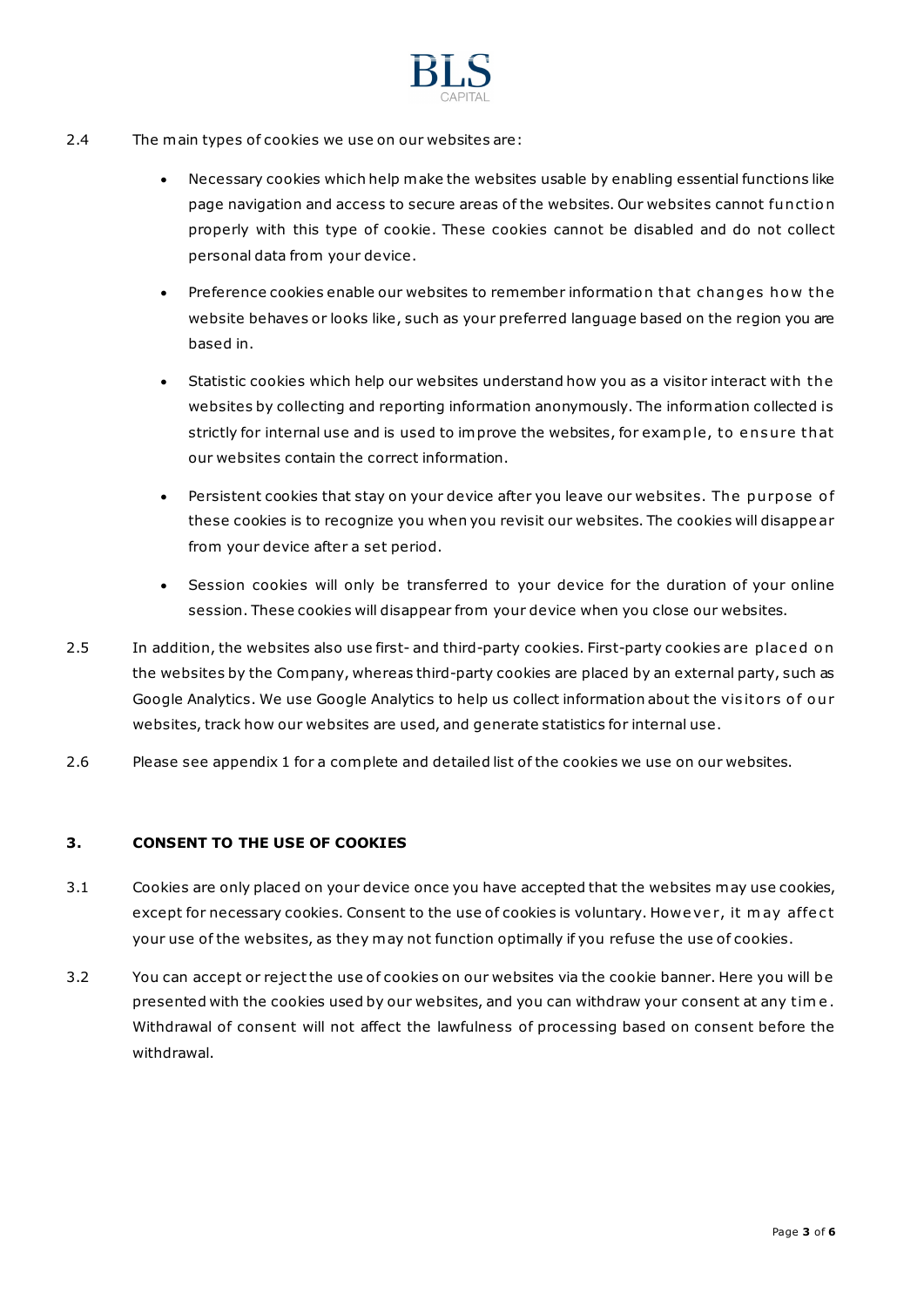

## <span id="page-4-0"></span>**4. HOW DO YOU DISABLE OR REFUSE COOKIES?**

- 4.1 If you don't want us to place cookies on your device, you can withdraw your consent at any time, as well as disable cookies in your browser. This can be done using the shortcut keys [CTRL]+[SHIFT]+[DELETE] or via the settings in your browser.
- 4.2 Please see the following guides on how to change your cookie settings:
	- [Google Chrome](https://support.google.com/chrome/answer/95647?hl=da)
	- [Apple Safari](https://support.apple.com/da-dk/HT201265)
	- [Microsoft Windows](https://support.microsoft.com/en-us/windows/windows-phone-7-3ebc303c-59c0-d367-3995-f258b184fabb)
	- [Mozilla Firefox](https://support.mozilla.org/da/kb/slet-cookies-fjerne-oplysninger-fra-websteder?redirectlocale=en-US&redirectslug=delete-cookies-remove-info-websites-stored)
	- [Internet Explorer](https://support.microsoft.com/en-us/windows/delete-and-manage-cookies-168dab11-0753-043d-7c16-ede5947fc64d)

## <span id="page-4-1"></span>**5. FURTHER INFORMATION ON COOKIES**

- 5.1 The above information is based on the Statutory Order on Information and Consent Requirements for the Storage of and Access to Information on End-User Terminal Equipment ("Cookie Statu tory Order"), which requires websites that make use of cookies to ensure consent from the website user before cookies are put in place.
- 5.2 You can read more about cookies at:
	- [Cookie Statutory Order](https://www.retsinformation.dk/eli/lta/2011/1148)
	- [Guide on the Cookie Statutory Order](https://www.retsinformation.dk/eli/retsinfo/2019/10189)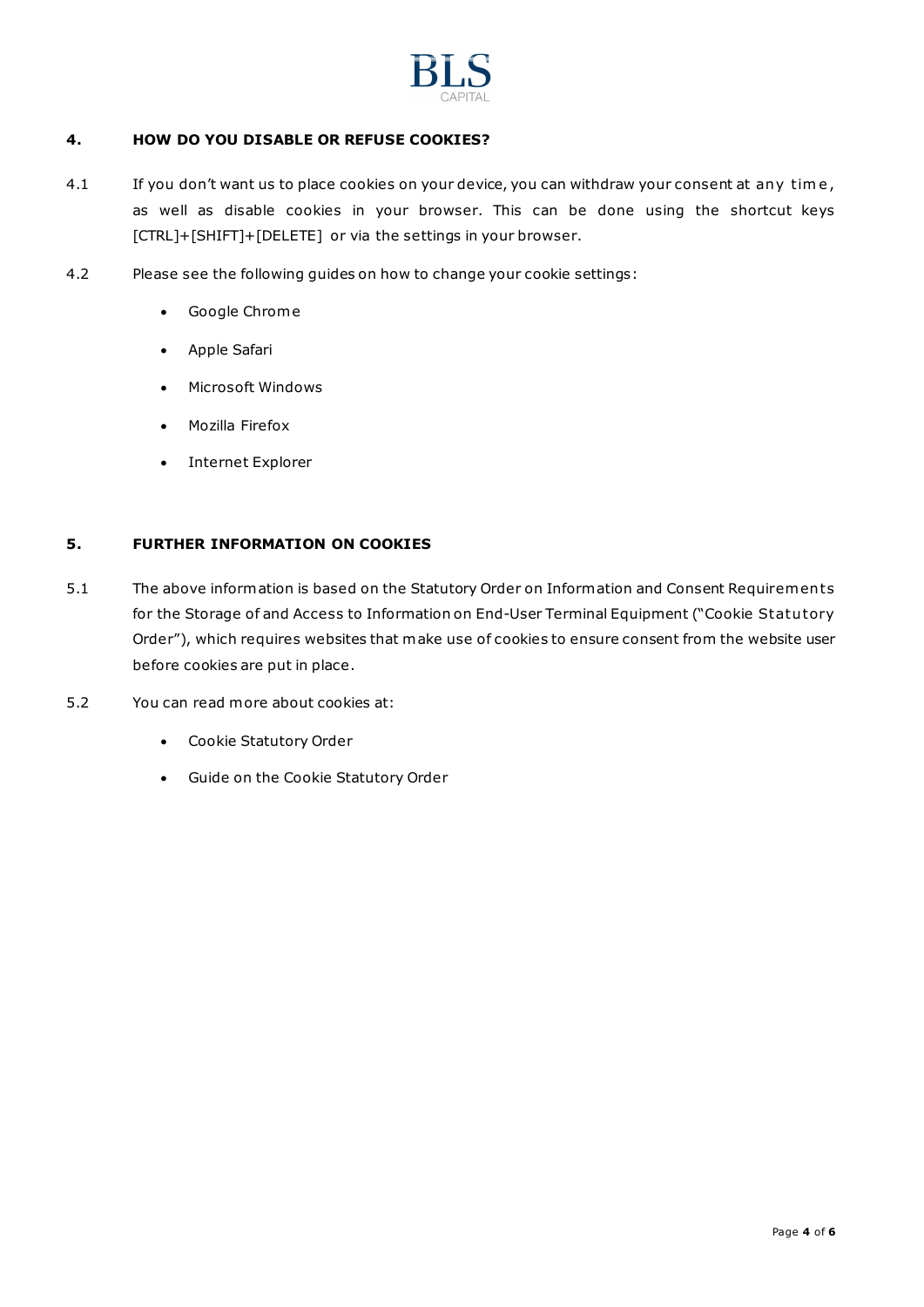

## <span id="page-5-0"></span>**APPENDIX 1 - OVERVIEW OF COOKIES**

| <b>Necessary cookies (10)</b>       |                    |                                        |                 |             |  |  |  |
|-------------------------------------|--------------------|----------------------------------------|-----------------|-------------|--|--|--|
| <b>Name</b>                         | <b>Provider</b>    | <b>Description</b>                     | <b>Duration</b> | <b>Type</b> |  |  |  |
| _wpfuuid                            | <b>BLS Capital</b> | Registres a unique ID for the visitor  | 11 years        | <b>HTTP</b> |  |  |  |
|                                     | <b>BLS Invest</b>  | for the website to recognize the       |                 |             |  |  |  |
|                                     |                    | visitor upon re-entry.                 |                 |             |  |  |  |
| CookieConsent                       | <b>BLS Capital</b> | Stores the user's cookie consent       | 1 year          | <b>HTTP</b> |  |  |  |
|                                     | <b>BLS Invest</b>  | state for the current domain.          |                 |             |  |  |  |
| Cookielawinfo-checkbox-             | <b>BLS Capital</b> | Used to detect if the visitor has      | 1 year          | <b>HTTP</b> |  |  |  |
| advertisement                       | <b>BLS Invest</b>  | accepted the marketing category in     |                 |             |  |  |  |
|                                     |                    | the cookie banner. This cookie is      |                 |             |  |  |  |
|                                     |                    | necessary for the GDPR compliance      |                 |             |  |  |  |
|                                     |                    | of the websites.                       |                 |             |  |  |  |
| Cookielawinfo-checkbox-             | <b>BLS Capital</b> | Used to detect if the visitor has      | 1 year          | <b>HTTP</b> |  |  |  |
| analytics                           | <b>BLS Invest</b>  | accepted the statistics category in    |                 |             |  |  |  |
|                                     |                    | the cookie banner. This cookie is      |                 |             |  |  |  |
|                                     |                    | necessary for the GDPR compliance      |                 |             |  |  |  |
|                                     |                    | of the websites.                       |                 |             |  |  |  |
| Cookielawinfo-checkbox-             | <b>BLS Capital</b> | Determines whether the user has        | 1 year          | <b>HTTP</b> |  |  |  |
| functional                          | <b>BLS Invest</b>  | accepted the cookie consent box.       |                 |             |  |  |  |
| Cookielawinfor-checkbox-            | <b>BLS Capital</b> | Determines whether the user has        | 1 year          | <b>HTTP</b> |  |  |  |
| necessary                           | <b>BLS Invest</b>  | accepted the cookie consent box.       |                 |             |  |  |  |
| Cookielawinfor-checkbox-non-        | <b>BLS Capital</b> | Determines whether the user has        | 1 year          | <b>HTTP</b> |  |  |  |
| necessary                           | <b>BLS Invest</b>  | accepted the cookie consent box.       |                 |             |  |  |  |
| Cookielawinfor-checkbox-            | <b>BLS Capital</b> | Stores the user's cookie consent       | 1 year          | <b>HTTP</b> |  |  |  |
| performance                         | <b>BLS Invest</b>  | state for the current domain.          |                 |             |  |  |  |
| rc:aa                               | <b>BLS Capital</b> | This cookie is used to distinguish     | Persistent      | <b>HTML</b> |  |  |  |
|                                     | <b>BLS Invest</b>  | between humans and bots. This is       |                 |             |  |  |  |
|                                     |                    | beneficial for the website in order to |                 |             |  |  |  |
|                                     |                    | make accurate reports on the use of    |                 |             |  |  |  |
|                                     |                    | their websites.                        |                 |             |  |  |  |
| rc::c                               | <b>BLS Capital</b> | This cookie is used to distinguish     | Session         | <b>HTML</b> |  |  |  |
|                                     | <b>BLS Invest</b>  | between humans and bots.               |                 |             |  |  |  |
| <b>Preference cookies (1)</b>       |                    |                                        |                 |             |  |  |  |
| <b>Name</b>                         | <b>Provider</b>    | <b>Description</b>                     | <b>Duration</b> | <b>Type</b> |  |  |  |
| Ip2location_redirection_first_visit | <b>BLS Capital</b> | Designates<br>the<br>country<br>code   | $1$ day         | <b>HTTP</b> |  |  |  |